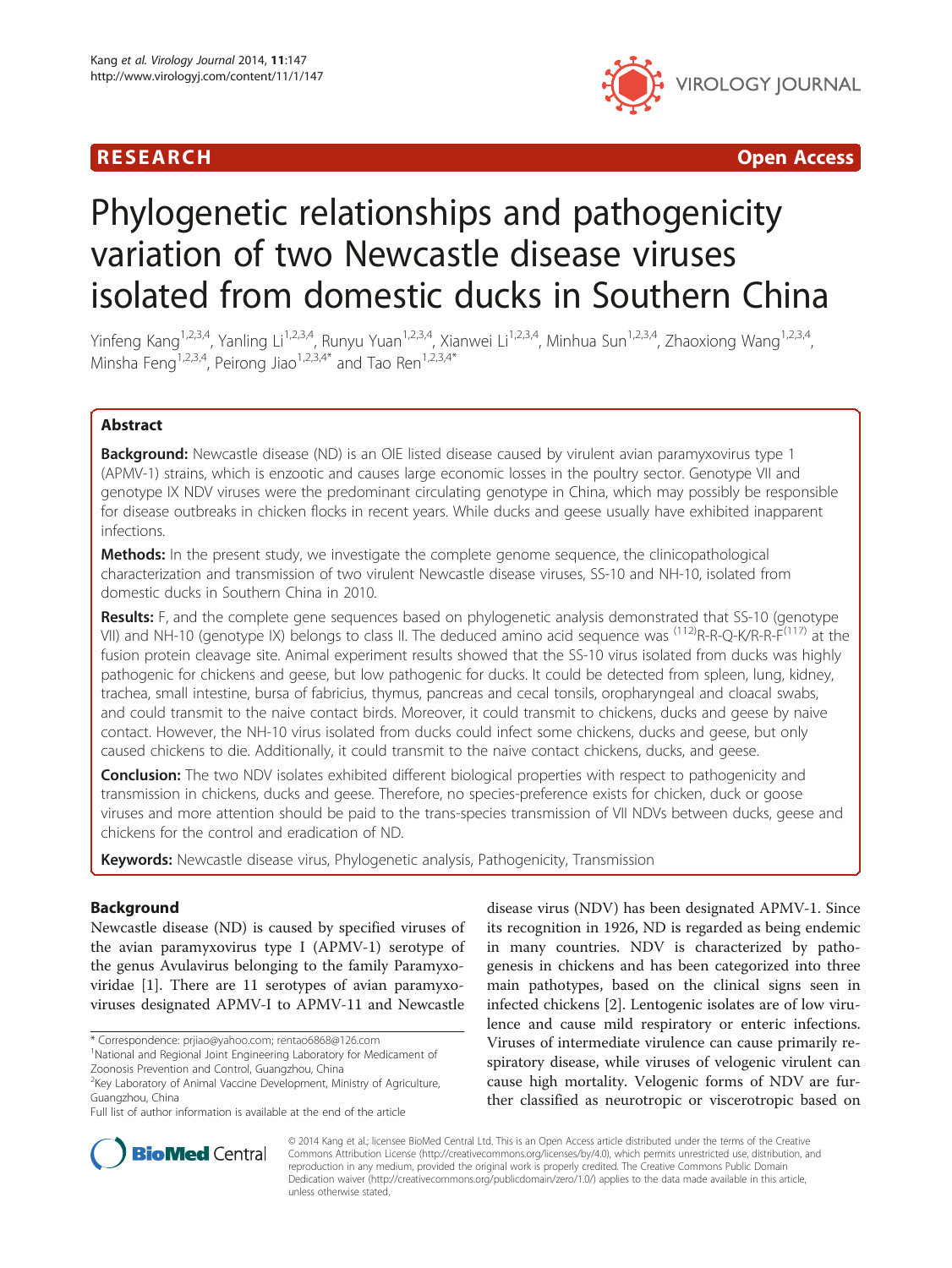clinical manifestation. OIE defines ND as an infection caused by an APMV-1 virus with an intracerebral pathogenicity index (ICPI) of 0.7 or greater in day-old chickens or by multiple basic amino acids at the F protein cleavage site [\[3\]](#page-11-0). Previous studies had compared the precursor peptide F amino acid sequences of NDV strains that varied in their virulence, and showed that virulent viruses had the amino acid sequence  $^{112}R/K-R-Q-K/R-R^{116}$  at the C terminus of the F2 protein and phenylalanine at residue 117 at the N terminus of the F1 protein. However, viruses with low levels of virulence had the sequence  $^{112}$  G/E-K/R-Q- $G/E-R^{116}$  at the C terminus of the F2 protein and leucine at residue 117 at the N terminus of the F1protein [\[4-9](#page-11-0)].

In China, Newcastle disease was first described in 1946 [[10\]](#page-11-0) and, since then, outbreaks have been regularly reported in the rural poultry of Southern China [\[11-13](#page-11-0)]. Genotype VII NDV viruses were the predominant circulating genotype in China, which may possibly be responsible for disease outbreaks in chicken flocks in recent years. While the genotype IX viruses, to which the China challenge strain F48E8 used for vaccine evaluation belongs, were found only in China and still induced sporadic infections in certain areas [[10\]](#page-11-0). Additionally, ducks and geese usually have inapparent infections, but some isolates (genotypes VII and VI) have caused outbreaks among geese in China since the 1990s [\[12,14\]](#page-11-0). Clinical cases have been also been described occasionally in ducks.

In the present study, two NDVs isolated from outbreaks in domestic ducks in China during 2010 were genotypically and pathotypically characterized. The pathogenicity and transmission of SS-10 strain and NH-10 strain were evaluated in chickens, ducks and geese, which provided experimental reference data to the integrate control and prevention of ND in waterfowl.

# Results

Biological characterization assessment of the two isolates The initial biological characterizations of the two NDV isolates, including the MDT and ICPI, are presented in Table 1. This table also shows the virulence index of these viruses, the MDT, ICPI of isolate SS-10 were 51.6 h and 1.89, while those of NH-10 were 58.8 h and 1.7, which were typical of velogenic NDV strains.

#### Sequence analysis

The results of virulence tests, as determined by the MDT and ICPI tests, were for the most part, in accordance with those determined by the F0 protein proteolytic cleavage site motifs (residues 112 to 117). Strain SS-10 shared the cleavage site motif  $^{112}$ RRQKRF<sup>117</sup>, while strain NH-10 contained the  $^{112}$ RRQRRF $^{117}$ , which are a molecular characteristic of virulent NDV strains. The nucleotide sequence data were deposited into the GenBank database and the accession numbers were KF219497 (SS-10) and KF219498 (NH-10). The genome of the two isolates (SS-10, NH-10) are 15,192 nt in length, containing a six nucleotides insertion in the 5′-noncoding region (NCR) of the nucleoprotein gene between positions 1738 and 1743 and  $G + C$  content of 46.48%, 46.72%, respectively. Additionally, nucleotide sequences of the 3′ leader and 5′ trailer regions of the two NDV isolates which have identical to length, 55 nt or 114 nt, respectively. The two NDV isolates contain mRNA edit site (UUUUUCC↓C) in positions 484 nt of the P gene.

# Phylogenetic analysis

According to the phylogenetic tree of F gene (nt 1 to 1662) and the complete genome (1 to 15192 nt) [[15](#page-11-0)] which were based on 62 genome-scale that is shown in (Figure [1\)](#page-2-0). The phylogeny showed that SS-10 isolated from Guangdong-Sanshui belonged to genotype VII, and NH-10 isolated from Guangdong-Nanhai belonged to genotype IX. The whole genome sequences of the two isolates and 62 reference strains have high homologies of 83.6% to 99.8%. Strain SS-10 showed greatest nucleotide identities (99.2%) with the velogenic strain GM (Accession number DQ486859). In addition, the isolate was highly similar to ZJ/1, CK/CH/GD/1/05, CZ/10/08/CH, and dove/Guangxi/15/2005, which displayed a nucleotide sequence homology of 96.6 to 98.9%. Strain NH-10 showed higher sequence homology among strains having the same genotype. For example, Strain NH-10 (genotype IX) had nucleotide homologies of 99.8%, 99.7%, 99.7%, 99.6% with JS/1/02/Du, JS/1/97, and ZJ/1/86/CH, respectively. The homologies of nucleotide sequences were relatively low between different genotypes. The F-gene full-length amino acid sequences of the two field isolates were compared with those of reference viruses representing different genotypes. The results showed

Table 1 Sequential information and pathogenicity of two viruses in this study

| Isolate name | Host | Separatum | Isolate vear | $EID50/0.2$ ml | ICPIª | $MDT(h)^b$ | Fusion protein cleavage site <sup>c</sup> |
|--------------|------|-----------|--------------|----------------|-------|------------|-------------------------------------------|
| $SS-10$      | Duck | Sanshui.  | 2010         | $10 - 9.83$    | .89   |            | <sup>112</sup> RROKRF <sup>117</sup>      |
| <b>NH-10</b> | Duck | Nanhai    | 2010         | $n^{-9.62}$    |       | 58.8       | <sup>112</sup> RRQRRF <sup>117</sup>      |

<sup>a</sup>A strain with an ICPI below 0.7 was considered to be lentogenic, while those with an ICPI equal to or greater than 1.60 were considered to be velogenic, and those with ICPI values between 0.7 and 1.60 were considered to be mesogenic. The ICPI of avirulent viruses were near 0.00 [\[2\]](#page-11-0).

<sup>b</sup>For 9-day-old embryonated chicken eggs, the mean death time (MDT) value (h) of more than 90 was defined as lentogenic; 60-90 as mesogenic, and under 60 as velogenic.

<sup>c</sup>Cleavage site sequences (residues 112 to 117) of the F protein.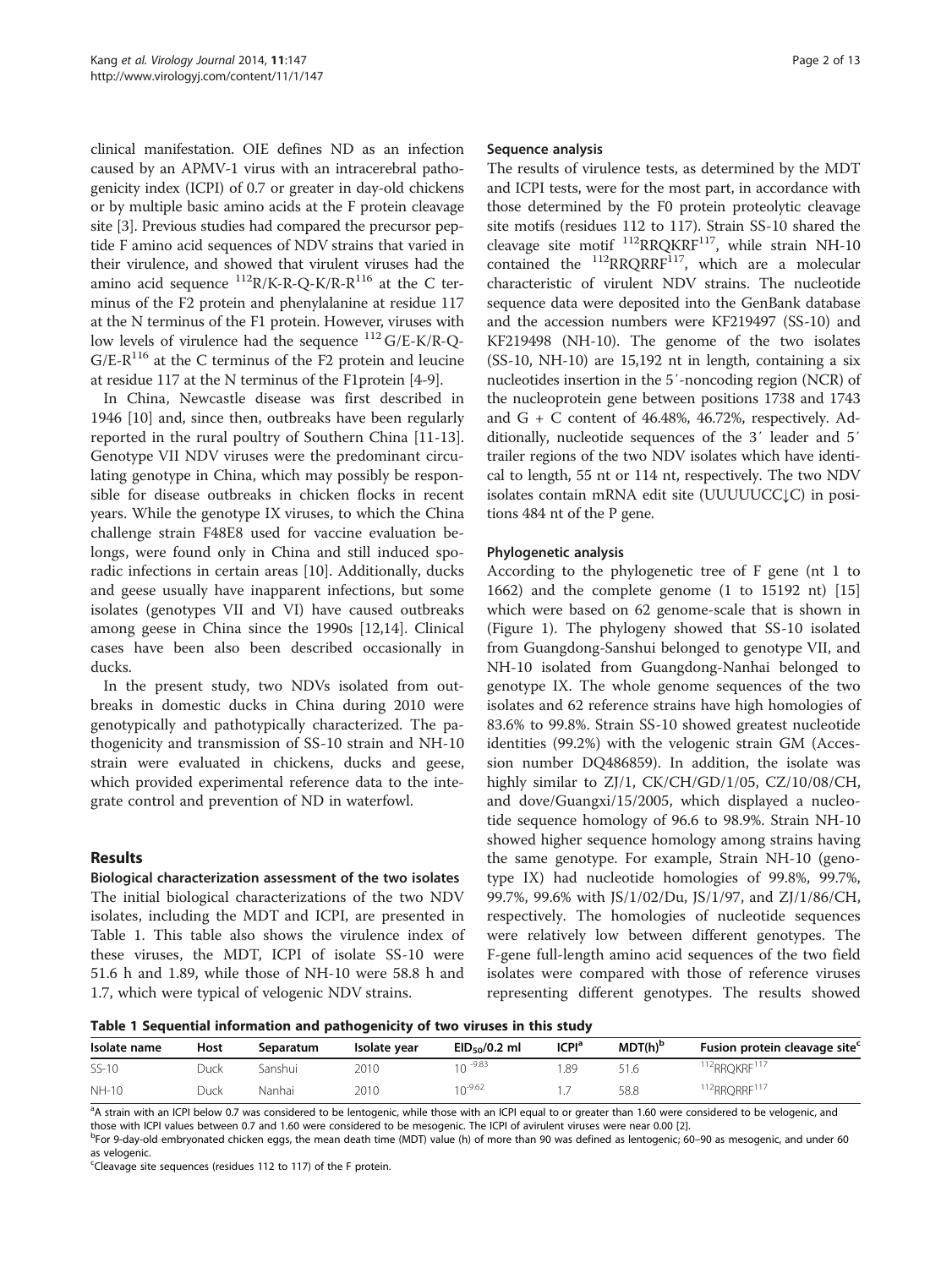Kang et al. Virology Journal 2014, 11:147 **Page 3 of 13** Page 3 of 13 http://www.virologyj.com/content/11/1/147

<span id="page-2-0"></span>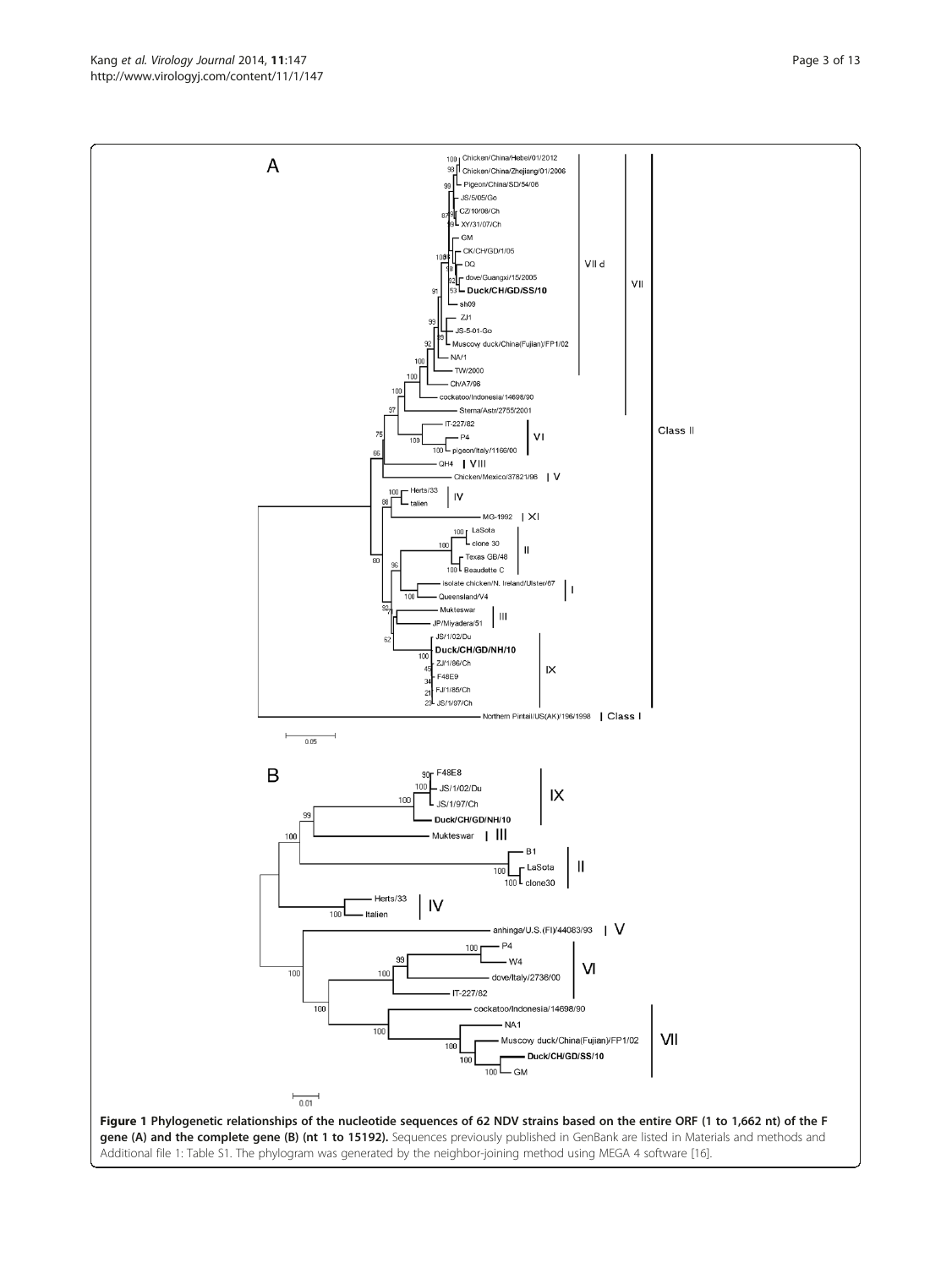<span id="page-3-0"></span>that SS-10 and NH-10 had sequence homologies of 83.6% and 89.3% at the nucleotide level with vaccine strain Lasota, respectively. No recombination events were observed in the two isolates (SS-10, NH-10) genome (date not shown).

#### Animal experiment

Pathogenicity and transmission in chickens In order to investigate the pathogenicity of these three viruses in chickens, we inoculated intranasally with  $10^6$  EID<sub>50</sub> of SS-10 or NH-10 viruses in a volume of 200 μl in SPF chickens, respectively. Then all the chickens were observed for 14 days after infection.

All the chickens of the SS-10 group died within 6 DPI. All the chickens inoculated with NH-10 died within 5 DPI (Table 2). The SS-10 and NH-10 viruses replicated systemically in chickens, which could be detected from all the tested organs on 3 DPI, including the heart, liver, spleen, lung, kidney, brain, trachea, small intestine, bursa of fabricius, thymus, pancreas and cecal tonsils. The SS-10 or NH-10 viruses replicated highly in lung; the mean titers were 8.33  $log_{10}EID_{50}$  and 7.5  $log_{10}EID_{50}$ , respectively (Table [3\)](#page-4-0). In addition, the SS-10 or NH-10 viruses replicated in lymphoid tissues(spleen, bursa of fabricius, thymus and cecal tonsils), whose virus titers were from  $6.67 \log_{10} EID_{50}$  to  $7.5 \log_{10} EID_{50}$ .

SS-10 and NH-10 viruses shedding from the inoculated chickens were detected in oropharyngeal and cloacal swabs at 3, 5, 7, 9 and 11 DPI. The SS-10 and NH-10 viruses could be tested from both oropharyngeal and cloacal swabs of inoculated chickens until they died within 6 DPI (Table [4](#page-5-0)). The SS-10 virus was shed from the oropharynx in inoculated chickens within 5 DPI, whose virus titers were from  $2.67 \log_{10} EID_{50}$  to  $4.30 \log_{10} EID_{50}$ . It also could be shed from the cloaca within 5 DPI; the virus titers were from  $1.75 \log_{10} EID_{50}$  to  $4.5 \log_{10} EID_{50}$  (Table [4](#page-5-0)). NH-10 virus shedding could be tested from both oropharyngeal and cloacal swabs at 3 and 5 DPI. The virus titers were from 3.58  $log_{10}EID_{50}$  to 4.5  $log_{10}EID_{50}$  in oropharyngeal swabs and 4.04  $log_{10}EID_{50}$ to 5.25  $log_{10}EID_{50}$  in cloacal swabs (Table [4](#page-5-0)).

To understand the horizontal transmission of these two viruses, three SPF chickens were inoculated intranasally with 0.2 ml phosphate buffered saline (PBS) as a naive contact group, which was housed with those inoculated with the SS-10 or NH-10 viruses.

During the observed time, two of the three naive contact chickens housed with SS-10 died on 6 DPI; the rest of the naive contact chickens seroconverted on 14 DPI (Table [4](#page-5-0)). The virus could be detected from oropharyngeal and cloacal swabs within 7 DPI. The virus titers were from  $1.75 \log_{10} EID_{50}$  to  $3.42 \log_{10} EID_{50}$  in oropharyngeal swabs and  $1.75 \log_{10} EID_5$  to  $3.17 \log_{10} EID_{50}$  in cloacal swabs (Table [4](#page-5-0)). All the chickens in the naive contact group, housed with inoculated SS-10 chickens, died within 5 DPI. The virus could be detected from oropharyngeal swabs and cloacal swabs at 3 and 5 DPI. The mean titers were from 2.42  $log_{10}EID_{50}$  to 4.25  $log_{10}EID_{50}$  in oropharyngeal swabs and 2.58  $log_{10}EID_{5}$  to 4.67  $log_{10}EID_{50}$  in cloacal swabs (Table [4](#page-5-0)).

Our results indicated that SS-10 and NH-10 viruses were highly pathogenic to chickens, and could transmit between chickens by naive contact.

Pathogenicity and transmission in ducks To determine the pathogenicity in ducks, we inoculated intranasally ducks with  $10^6$  EID<sub>50</sub> of SS-10 or NH-10 virus in a volume of 200 μl, and then observed the ducks for 2 weeks after infection.

No ducks died during the observation period. All the ducks seroconverted in the SS-10 and NH-10 groups (Table 2). The SS-10 virus caused systemic infection in ducks, including the spleen, lung, kidney, brain, trachea, small intestine, bursa of fabricius, thymus, pancreas and cecal tonsils. The virus replicated more highly in the thymus (4.08  $log_{10}EID_{50}$ ). The mean virus titers in the spleen, lung, kidney, brain, trachea, small intestine, bursa of fabricius, pancreas and cecal tonsils were 3.58, 2.58, 2.17, 1.58, 2.00, 2.75, 3.83, 2.17 and 2.67  $log_{10}EID_{50}$ , respectively. The NH-10 virus replicated in some tested organs, including heart, lung, spleen, kidney, trachea, small intestine, bursa of fabricius, thymus, pancreas and cecal tonsils, but not the brain (Table [5\)](#page-6-0). The mean virus titer was higher in the thymus  $(4.17 \log_{10} EID_{50})$ .

SS-10 and NH-10 viruses shedding from the inoculated ducks were detected in oropharyngeal and cloacal

Table 2 Lethality in chicken, ducks and geese of NDV after inoculated intranasally

| <b>Strains</b> | <b>Manifestations of chicken</b> |                             | <b>Manifestations of ducks</b> |                | <b>Manifestations of geese</b> |                |  |
|----------------|----------------------------------|-----------------------------|--------------------------------|----------------|--------------------------------|----------------|--|
|                | No. D/S/total <sup>a</sup>       | No. S.C./total <sup>b</sup> | No. D/S/total                  | No. S.C./total | No. D/S/total                  | No. S.C./total |  |
| SS-10          | 3/3/3                            |                             | 0/1/3                          | 3/3            | 1/1/3                          | 3/3            |  |
| NH-10          | 3/3/3                            |                             | 0/0/3                          | 3/3            | 0/1/3                          | 3/3            |  |

<sup>a</sup>No. D/S/total shows the number of dead (D) and sick (S) as well as the total number of animals from the observation period. The animals that showed disease signs, such as depression and ruffled feathers, but recovered at the end of the observation were counted as sick animals.

bNo. S.C./total shows the number of animals that seroconverted out of the total number of ducks at the end of the observation period. <sup>c</sup>All the chickens died at the end of the observation.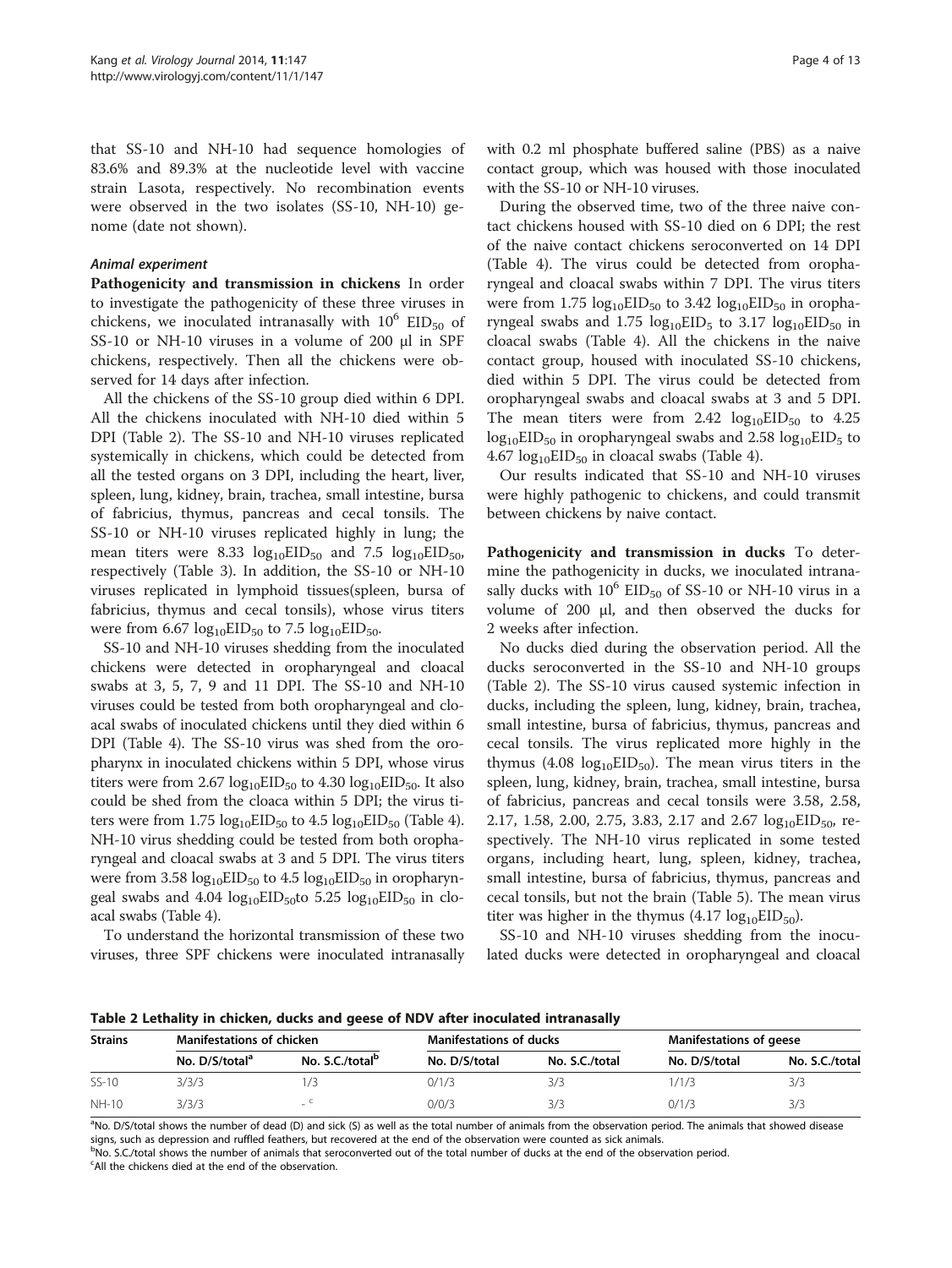<span id="page-4-0"></span>Table 3 Replication in chickens of NDV after inoculated **intranasally**<sup>a</sup>

| Virus replication on 3 DPI ( $log_{10}EID_{50}/q$ ) <sup>b</sup> in: | <b>Strains</b> |                                 |  |
|----------------------------------------------------------------------|----------------|---------------------------------|--|
|                                                                      | SS-10          | NH-10                           |  |
| Heart                                                                |                | $4.56 \pm 0.88$ $4.58 \pm 0.58$ |  |
| Liver                                                                |                | $5.5 \pm 0.25$ 5.42 $\pm$ 0.14  |  |
| Spleen                                                               |                | $7.42 \pm 0.14$ 7.08 $\pm$ 0.29 |  |
| Lung                                                                 |                | $8.33 \pm 0.14$ 7.5 $\pm$ 0.25  |  |
| Kidney                                                               |                | $6.17 \pm 0.38$ 5.83 $\pm$ 0.63 |  |
| <b>Brain</b>                                                         |                | $5.08 \pm 0.58$ 4.5 $\pm$ 0.91  |  |
| <b>Trachea</b>                                                       |                | $6.08 \pm 0.29$ 5.08 $\pm$ 0.76 |  |
| <b>Small intestine</b>                                               |                | $7.33 \pm 0.14$ 6.83 $\pm$ 0.63 |  |
| <b>Bursa of fabricius</b>                                            |                | $7.33 \pm 0.14$ $7.42 \pm 0.14$ |  |
| <b>Thymus</b>                                                        |                | 7.5 $7.17 \pm 0.38$             |  |
| Pancreas                                                             |                | $4.83 \pm 1.38$ 5.75 $\pm$ 0.5  |  |
| <b>Cecal tonsils</b>                                                 | .              | $7.5 \pm 0.25$ 6.67 $\pm$ 0.52  |  |

<sup>a</sup>Six-week-old chickens were inoculated intranasally (i.n.) with 10<sup>6</sup> EID<sub>50</sub> of each virus in a 0.2 ml volume; three chickens in each group were euthanized on 3 DPI, and virus titer was determined in samples of heart, liver, spleen, lung, kidney, brain, trachea, Small intestine, bursa of fabricius, Thymus, Pancreas and cecal tonsils in eggs [\[17](#page-11-0)].

<sup>b</sup>For statistical analysis, a value of 1.5 was assigned if the virus was not detected from the undiluted sample in three embryonated hen eggs. Virus titers are expressed as means  $\pm$  standard deviation in  $log_{10}EID_{50}/q$  of tissue.

swabs at 3, 5, 7, 9 and 11 DPI. The SS-10 virus could be detected in both oropharyngeal and cloacal swabs within 3 DPI (Table [6](#page-7-0)). The mean virus titers in the oropharyngeal and cloacal swabs were  $1.96 \log_{10} EID_{50}$  and  $1.89$  $log_{10}EID_{50}$ , respectively. In the NH-10 group, the virus titers of oropharyngeal swabs could only be detected at 3 DPI (2.17  $log_{10}EID_{50}$ ). The virus titers of the cloacal swabs were from  $1.58 \log_{10} EID_{50}$  to  $2.17 \log_{10} EID_{50}$ within 7 DPI.

To study the horizontal transmission of these two viruses, three ducks were inoculated intranasally with 0.2 ml phosphate buffered saline (PBS) as a naive contact group housed with those inoculated with the viruses previously mentioned.

The naive contact ducks, housed with the ducks inoculated SS-10 or NH-10, experienced no deaths during the test time. SS-10 viruses shedding of the naive contact group could be detected in the oropharyngeal and the cloacal swabs. The virus titers were from  $1.75 \log_{10} EID_{50}$  to 2.25  $log_{10}EID_{50}$  within 5 DPI in oropharyngeal swabs and 1.83  $log_{10}EID_5$  to 2.00  $log_{10}EID_{50}$  within 7 DPI in cloacal swabs, respectively (Table [6\)](#page-7-0). In the naive contact group of NH-10, The virus could be detected from oropharyngeal swabs at 3 DPI(1.58  $log_{10}EID_{50}$ ). According to these, the shedding time and virus titers of SS-10 virus were longest and highest among the two viruses.

In the ducks study, these results indicate that SS-10 and NH-10 viruses could infect ducks and transmit between ducks by naive contact.

Pathogenicity and transmission in geese To evaluate the pathogenicity of the two viruses in geese, we inoculated intranasally with  $10^6$  EID<sub>50</sub> of each virus in a volume of 200 μl in geese, and then observed them for 14 days after infection.

In the inoculated group, SS-10 caused one of the three inoculated geese to die on 6 DPI, but no geese from the NH-10 groups died during the 14-day observation period. All the surviving geese seroconverted in the SS-10 and NH-10 groups (Table [2\)](#page-3-0). The SS-10 and NH-10 viruses replicated systemically in geese, which could be detected from all the tested organs except brain and heart on 3 DPI, including the heart, liver, spleen, lung, kidney, brain, trachea, small intestine, bursa of fabricius, thymus, pancreas and cecal tonsils. The SS-10 or NH-10 viruses replicated highly in spleen; the mean titers were 5.58  $log_{10}EID_{50}$  and 5.75  $log_{10}EID_{50}$ , respectively (Table [7](#page-8-0)).

SS-10 and NH-10 viruses shedding from the inoculated ducks were detected in oropharyngeal and cloacal swabs at 3, 5, 7, 9 and 11 DPI. In the SS-10 group, the virus titers of the oropharyngeal swabs were from  $1.67 \log_{10} EID_{50}$  to 2.67  $log_{10}EID_{50}$  within 5 DPI. The virus titers of cloacal swabs were from  $1.60 \log_{10} EID_{50}$  to  $1.92 \log_{10} EID_{50}$  within 7 DPI (Table [8\)](#page-9-0). The NH-10 virus was shed from the oropharynx in inoculated geese within 7 DPI, whose virus titers were from  $1.58 \log_{10} EID_{50}$  to  $2.38 \log_{10} EID_{50}$ . It also could be shed from the cloaca within 5 DPI; the virus titers were from  $1.75 \log_{10} EID_{50}$  to  $2.08 \log_{10} EID_{50}$  (Table [8](#page-9-0)).

To understand the horizontal transmission of these two viruses, three geese were inoculated intranasally with 0.2 ml phosphate buffered saline (PBS) as a naive contact group, which was housed with those inoculated with the two viruses described previously.

The SS-10 virus caused one of the three naive contact geese to die, and could be isolated from oropharyngeal and cloacal swabs during the observed period. The mean virus titers of the oropharyngeal swabs were  $1.58 \log_{10} EID_{50}$ within 5 DPI (Table [8](#page-9-0)). And the virus titers of cloacal swabs could be detected from 2.08  $log_{10}EID_{50}$  to 3.00  $log_{10}EID_{50}$ at 3 and 5 DPI (Table [8](#page-9-0)). In the naive contact group of NH-10, the virus titers of the oropharyngeal swabs were from 1.58  $log_{10}EID_{50}$  to 3.17  $log_{10}EID_{50}$  within 7 DPI. The virus could be detected from oropharyngeal and cloacal swabs within 7 DPI. The virus titers were from 1.58  $log_{10}EID_{50}$  to 3.17  $log_{10}EID_{50}$  in oropharyngeal swabs and  $1.58\log_{10}EID_5$  to  $2.00\log_{10}EID_{50}$  in cloacal swabs (Table [8\)](#page-9-0).

Our results indicated that SS-10 virus was highly pathogenic to geese, and could transmit between geese by naive contact. The NH-10 virus could infect geese and transmit between geese by naive contact.

#### Discussion

Historically, ND has been a devastating disease in poultry, and in many countries the disease remains one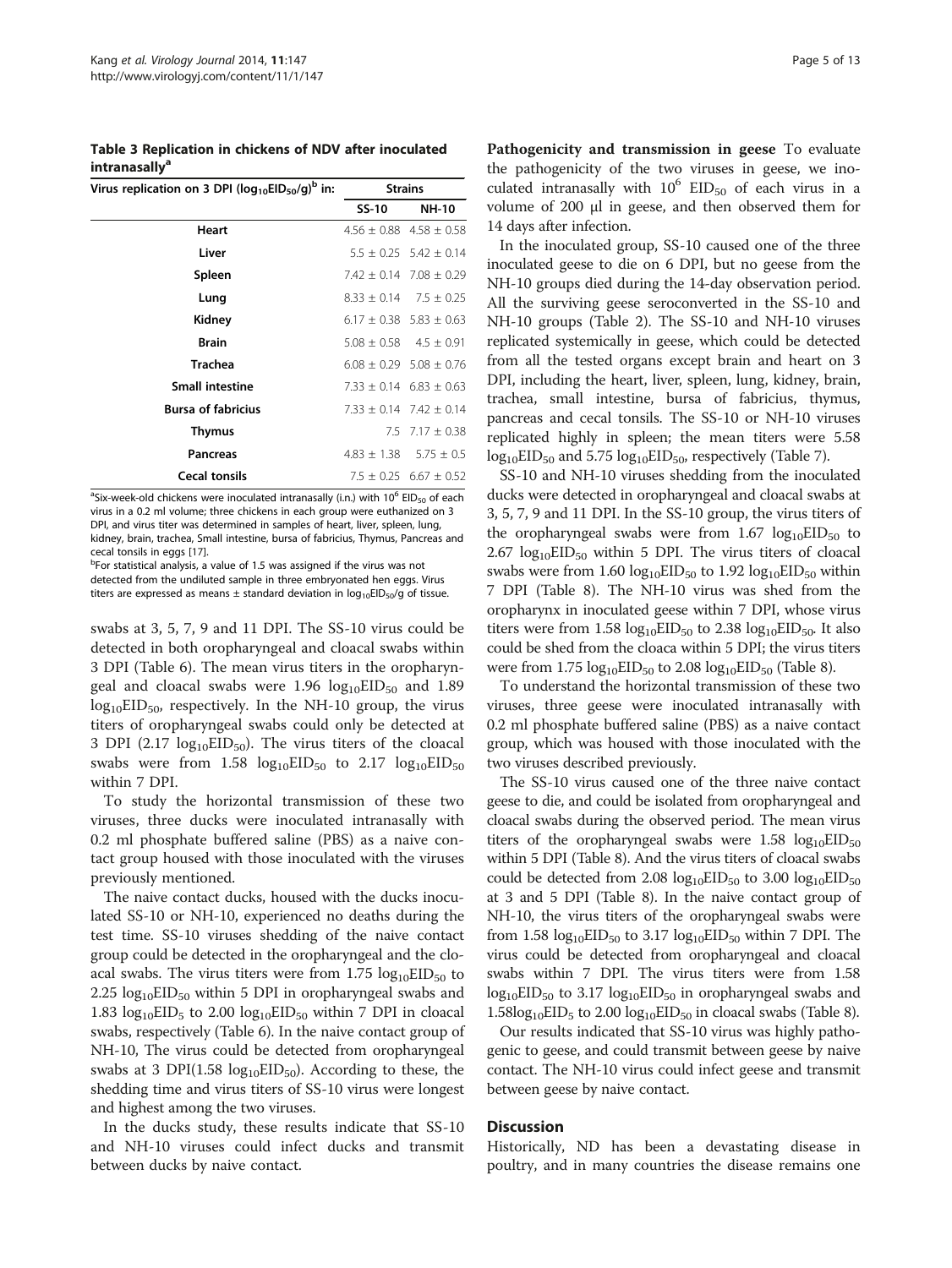<span id="page-5-0"></span>Table 4 Virus titers in cloacal and oropharyngeal swabs from chickens

| <b>Strains</b> |                       | Days post-inoculation ( $log_{10}EID_{50}/0.1$ mL) $\pm$ SD <sup>a</sup> |                       |                        |                       |                            |                  |                        |                  |                        |                  |  |
|----------------|-----------------------|--------------------------------------------------------------------------|-----------------------|------------------------|-----------------------|----------------------------|------------------|------------------------|------------------|------------------------|------------------|--|
|                |                       | 3 Dav                                                                    |                       | 5 Dav                  |                       | 7 Dav                      |                  | 9 Dav                  |                  | 11 Dav                 |                  |  |
|                |                       | Oropharyngeal<br>swabs                                                   | Cloacal swabs         | Oropharyngeal<br>swabs | Cloacal swabs         | Oropharyngeal<br>swabs     | Cloacal<br>swabs | Oropharyngeal<br>swabs | Cloacal<br>swabs | Oropharyngeal<br>swabs | Cloacal<br>swabs |  |
| SS-10          | Infected <sup>b</sup> | $4.30 \pm 0.51$ (6/6)                                                    | 4.5(6/6)              | $2.67 \pm 0.14$ (3/3)  | $1.75 \pm 0.43$ (1/3) | $\overline{\phantom{a}}^a$ | $\sim$           |                        |                  | $\sim$                 |                  |  |
|                | Contact <sup>c</sup>  | $2.50 \pm 0.25$ (3/3)                                                    | $3.17 \pm 0.63$ (3/3) | $3.42 \pm 0.58$ (3/3)  | $2.50 \pm 0.75$ (3/3) | 1.75(1/1)                  | 1.75(1/1)        | $ND^{e} (0/1)$         | ND (0/1)         | ND (0/1)               | ND (0/1)         |  |
| <b>NH-10</b>   | Infected              | $3.58 \pm 0.20$ (6/6)                                                    | $4.04 \pm 0.56$ (6/6) | 4.5(1/1)               | 5.25(1/1)             |                            |                  |                        |                  |                        |                  |  |
|                | Contact               | $2.42 \pm 0.14$ (3/3)                                                    | $2.58 \pm 0.14$ (3/3) | $4.25 \pm 0.43$ (3/3)  | $4.67 \pm 0.88$ (3/3) |                            | $\sim$           |                        |                  |                        |                  |  |

<sup>a</sup> For statistical purposes, a value of 1.5 was assigned if virus was not detected from the undiluted sample in three embryonated hen's eggs [[17](#page-11-0)].<br>PChickens inoculated with virus

Chickens inoculated with virus.

<sup>c</sup>Naive contact chickens housed with those inoculated.

<sup>d</sup>All the chickens died at the end of the observation.

<sup>e</sup>No detected.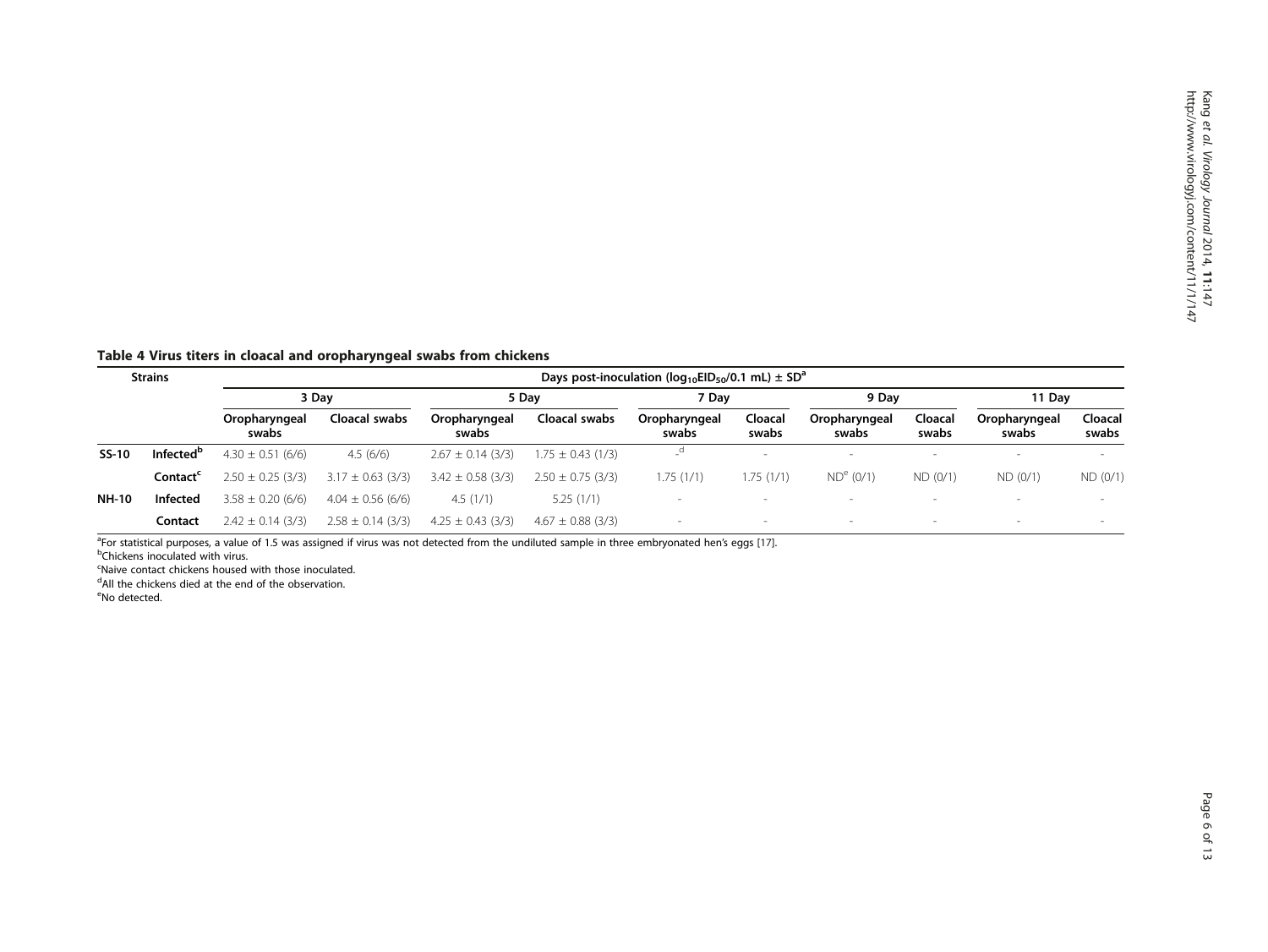<span id="page-6-0"></span>Table 5 Replication in ducks of NDV after inoculated **intranasally**<sup>a</sup>

| Virus replication on 3 DPI( $log_{10}EID_{50}/g$ ) <sup>b</sup> in: | <b>Strains</b>                                                                          |                                 |  |
|---------------------------------------------------------------------|-----------------------------------------------------------------------------------------|---------------------------------|--|
|                                                                     | SS-10                                                                                   | <b>NH-10</b>                    |  |
| Heart                                                               | ND <sup>c</sup>                                                                         | $1.58 \pm 0.14$                 |  |
| Liver                                                               | ND.                                                                                     | <b>ND</b>                       |  |
| Spleen                                                              |                                                                                         | $3.58 \pm 0.14$ $3.58 \pm 0.14$ |  |
| Lung                                                                | $2.58 \pm 0.14$                                                                         | 2.50                            |  |
| Kidney                                                              |                                                                                         | $2.17 \pm 0.95$ 2.08 $\pm$ 1.01 |  |
| <b>Brain</b>                                                        | $1.58 \pm 0.14$                                                                         | <b>ND</b>                       |  |
| <b>Trachea</b>                                                      |                                                                                         | $2.00 \pm 0.66$ 2.00 $\pm$ 0.66 |  |
| <b>Small intestine</b>                                              |                                                                                         | $2.75 \pm 0.43$ 3.42 $\pm$ 0.88 |  |
| <b>Bursa of fabricius</b>                                           | $3.83 \pm 0.38$                                                                         | 3.50                            |  |
| <b>Thymus</b>                                                       |                                                                                         | $4.08 \pm 1.01$ $4.17 \pm 0.95$ |  |
| <b>Pancreas</b>                                                     |                                                                                         | $2.17 \pm 0.95$ 1.67 $\pm$ 0.14 |  |
| <b>Cecal tonsils</b><br>$\sim$                                      | $\mathbf{u}$ , $\mathbf{u}$ , $\mathbf{u}$ , $\mathbf{v}$ , $\mathbf{v}$ , $\mathbf{v}$ | $2.67 \pm 0.14$ $2.58 \pm 0.14$ |  |

 $^{\rm a}$ Two-week-old ducks were inoculated intranasally (i.n.) with 10 $^{\rm 6}$  EID<sub>50</sub> of each virus in a 0.2 ml volume; three ducks in each group were euthanized on 3 DPI, and virus titer was determined in samples of heart, liver, spleen, lung, kidney, brain, trachea, Small intestine, bursa of fabricius, Thymus, Pancreas and cecal tonsils in eggs [\[17](#page-11-0)].

bFor statistical analysis, a value of 1.5 was assigned if the virus was not detected from the undiluted sample in three embryonated hen eggs. Virus titers are expressed as means  $\pm$  standard deviation in  $log_{10}EID_{50}/g$  of tissue. No detected.

of the major problems affecting existing and developing poultry industries. Even in countries where ND may be considered to be controlled, an economic burden is still associated with vaccination and maintaining strict biosecurity measures [\[2](#page-11-0)]. Around the world, over 241 different bird species have been reported to be susceptible to NDV as a result of natural or experimental infections, and it is likely that many more susceptible species exist but have not yet been identified.

Though waterfowl are considered the natural reservoirs of NDVs and mostly harbor lentogenic strains, surveillance for avirulent Newcastle disease viruses in domestic ducks were regularity isolated from duck farms in the China [\[14,18](#page-11-0)]. In this study, two strains isolated from China were genotypically and pathotypically characterized during 2010. Pathogenicity results revealed that both isolates (SS-10 and NH-10) were velogenic. The two NDV isolates isolated from ducks were highly pathogenic for chickens and geese, but low pathogenic for ducks. This suggests that NDV from waterfowl were highly pathogenic to terrestrial birds and waterfowl, and might transmit among them. The two NDV exhibited different biological properties with respect to pathogenicity and transmission in chickens, ducks and geese. The SS-10 virus isolated from ducks was highly pathogenic for chickens and geese, but low pathogenic for ducks. Moreover, it could transmit to chickens, ducks and geese by naive contact. However, the NH-10 virus isolated from ducks could infect some

chickens, ducks and geese, but only caused chickens to die. Additionally, it could transmit to the naive contact chickens, ducks, and geese. Therefore, our findings showed that the pathogenicity and transmission in birds of the two viruses varied. This suggests that the presence of multiple NDV strains in South China and the highly transmissible nature of the virus can complicate and increase the cost of attempts to prevent the spread of infection to the rest of china and other parts of the world.

Even though most of duck-origin NDV strains are nonpathogenic in ducks, duck-origin NDV strains remain potential threats to the poultry industry. Firstly, the two viruses are able to replicate in most tissues in ducks, especially in the lymphoid tissues (spleen, bursa of fabricius, thymus and cecal tonsils), even though there were no clinical signs or gross lesions, indicating that ducks may carry duck-origin NDV strains without overtsigns of clinical disease and are likely to shed viruses via the oral or cloacal route. Secondly, duck-origin NDV strains passaged in ducks enhanced virulence (date not shown). Finally, the two NDV viruses exhibited highly pathogenic for chickens and geese, and replicated systemically in the inoculated chickens and geese. Therefore, outbreaks by highly pathogenic NDVs can occur by the introduction of benign viruses into waterfowl followed by serial passages under natural conditions, emphasizing the importance of the host environment in the process of NDV selection.

Nowadays, vaccine strains Lasota, B1 and V4 are used widely in China to control the infection of NDV. However, virulent NDV strains are still isolated frequently in the vaccinated birds [[14](#page-11-0)], which demonstrates that NDV remains an on-going threat to commercial flocks. The outbreaks of Newcastle disease in the vaccinated poultry flocks raised concerns on the protective efficiency of commercially available vaccines. Sporadic cases of ND in commercial farms vaccinated with Lasota vaccine were previously reported in China [\[11,19,20](#page-11-0)], in Southern California and adjacent states [\[21\]](#page-11-0), in Indonesia [[22](#page-11-0)], Venezuela [[23](#page-11-0)], Egypt [\[24\]](#page-11-0), Nigeria and Burkina Faso [[25](#page-11-0)]. It is however possible that NDV strains responsible for ND sporadic outbreaks in vaccinated chickens can escape the immune responses, and thus contribute to the emergence of new genotypes [\[10\]](#page-11-0). Thus, the control of NDV by vaccination still faces new challenges in different avian species.

To sum up, it is an urgent to take stricter biosecurity measures in poultry breeding management, in particular to avoid mixing different types of poultry rearing in order to reduce cross-species transmission. Additionally, we also strengthen immunoprophylaxis and regular monitoring of ducks, geese and other waterfowl of the NDV geographic distribution. The present investigation provides important information on the epidemiology, diagnosis and control of NDV in South China and highlights the importance of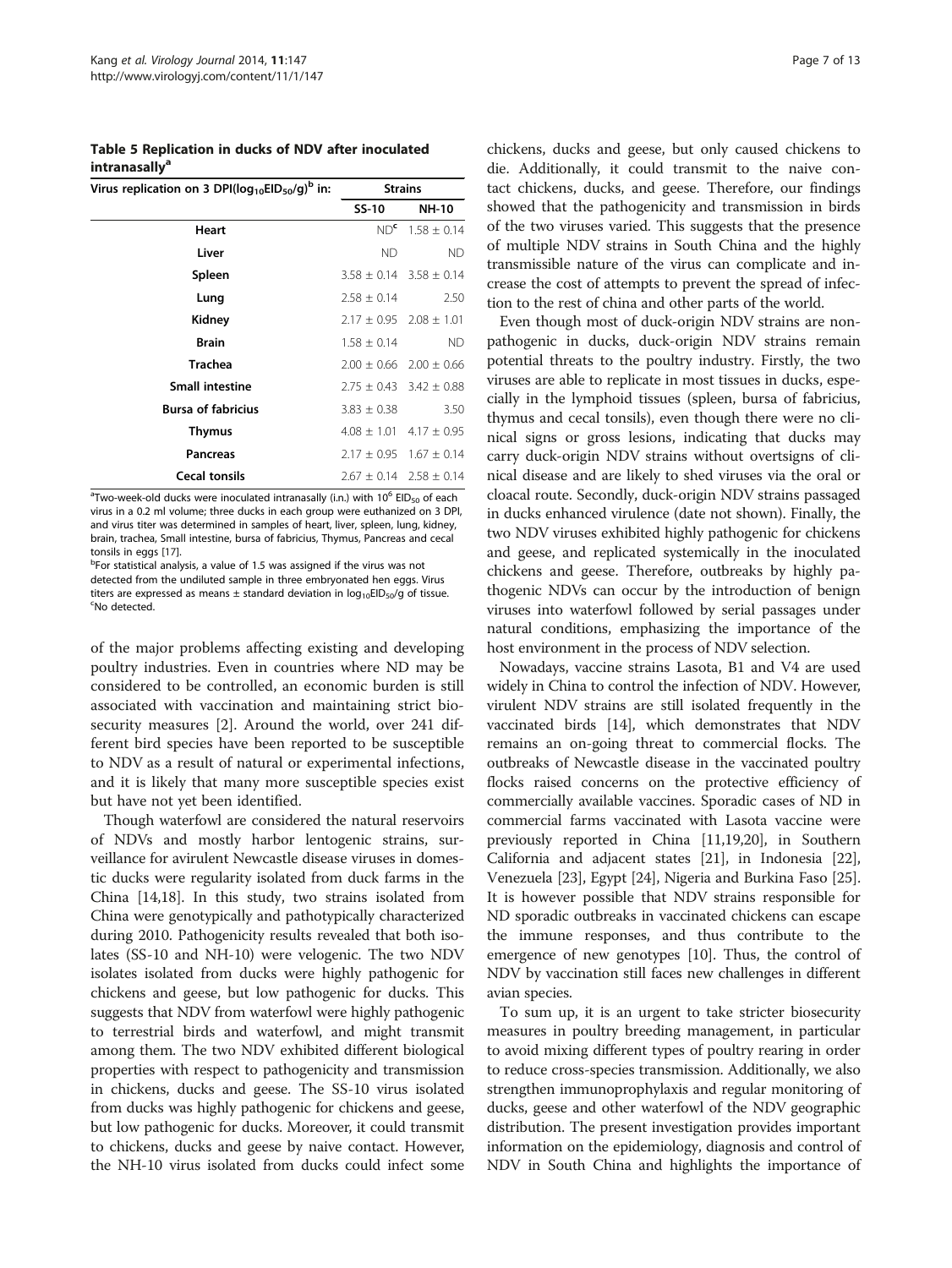<span id="page-7-0"></span>Table 6 Virus titers in cloacal and oropharyngeal swabs from ducks

| <b>Strains</b> |                              | Days post-inoculation ( $log_{10}EID_{50}/0.1$ mL) $\pm$ SD <sup>a</sup> |                       |                        |                      |                        |                      |                        |                  |                        |                  |
|----------------|------------------------------|--------------------------------------------------------------------------|-----------------------|------------------------|----------------------|------------------------|----------------------|------------------------|------------------|------------------------|------------------|
|                |                              | 3 Dav                                                                    |                       | 5 Dav                  |                      | 7 Dav                  |                      | 9 Dav                  |                  | 11 Dav                 |                  |
|                |                              | Oropharyngeal<br>swabs                                                   | Cloacal swabs         | Oropharyngeal<br>swabs | Cloacal swabs        | Oropharyngeal<br>swabs | Cloacal swabs        | Oropharyngeal<br>swabs | Cloacal<br>swabs | Oropharyngeal<br>swabs | Cloacal<br>swabs |
| SS-10          | <b>Infected</b> <sup>b</sup> | $1.96 \pm 0.60(4/6)$                                                     | $1.89 \pm 0.76(2/6)$  | $ND^{d}$ (0/3)         | ND (0/3)             | ND(0/3)                | ND (0/3)             | ND(0/3)                | ND (0/3)         | ND (0/3)               | ND (0/3)         |
|                | Contact <sup>c</sup>         | $1.75 \pm 0.43(1//3)$                                                    | ND(0/3)               | $2.25 \pm 1.30(1/3)$   | $2.00 \pm 0.43(2/3)$ | ND (0/3)               | $1.83 \pm 0.57(1/3)$ | ND (0/3)               | ND (0/3)         | ND (0/3)               | ND (0/3)         |
| <b>NH-10</b>   | Infected                     | $2.17 \pm 1.04$ (2/6)                                                    | $2.17 \pm 1.04$ (2/6) | ND (0/3)               | $1.58 \pm 0.14(1/3)$ | ND (0/3)               | $1.58 \pm 0.14(1/3)$ | ND(0/3)                | ND(0/3)          | ND(0/3)                | ND(0/3)          |
|                | Contact                      | $1.58 \pm 0.14(1/3)$                                                     | ND (0/3)              | ND (0/3)               | ND (0/3)             | ND(0/3)                | ND(0/3)              | ND(0/3)                | ND(0/3)          | ND(0/3)                | ND(0/3)          |

<sup>a</sup>For statistical purposes, a value of 1.5 was assigned if virus was not detected from the undiluted sample in three embryonated hen's eggs [[17](#page-11-0)].<br>PDucks ipoculated with virus

**b**Ducks inoculated with virus.

<sup>c</sup>Naive contact ducks housed with those inoculated.

<sup>d</sup>No detected.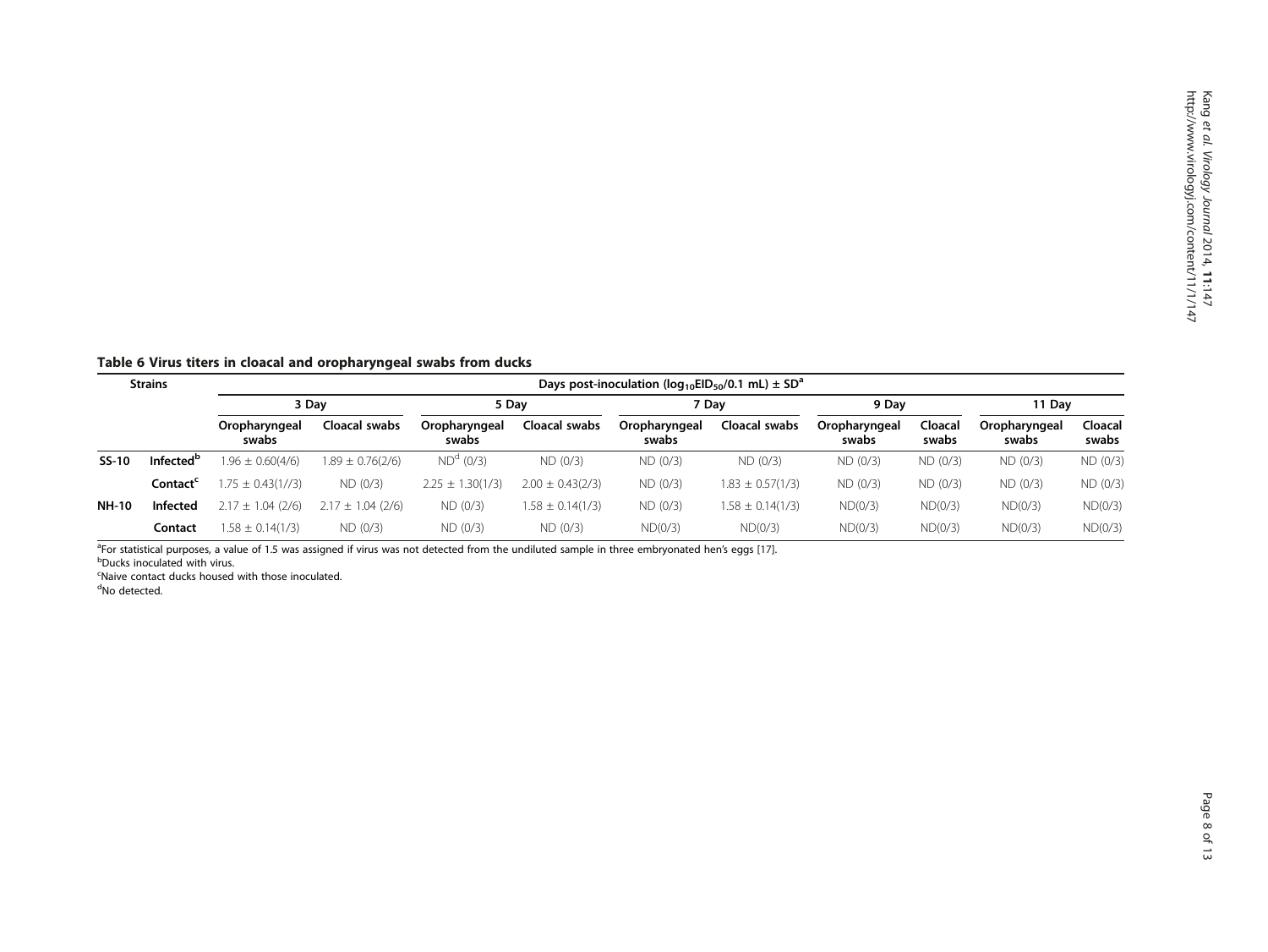<span id="page-8-0"></span>Table 7 Replication in geese of the NDV viruses after inoculated intranasally<sup>a</sup>

| Virus replication on 3 DPI( $log_{10}EID_{50}/g$ ) <sup>b</sup> in: |                 | <b>Strains</b>                  |
|---------------------------------------------------------------------|-----------------|---------------------------------|
|                                                                     | SS-10           | <b>NH-10</b>                    |
| Heart                                                               | ND <sup>c</sup> | <b>ND</b>                       |
| Liver                                                               | $2.08 \pm 1.01$ | $2.17 \pm 0.95$                 |
| Spleen                                                              |                 | $5.58 \pm 1.01$ 5.75 $\pm$ 0.50 |
| Lung                                                                |                 | $3.83 \pm 0.38$ 3.08 $\pm$ 0.58 |
| Kidney                                                              |                 | $3.5 \pm 1.75$ $3.00 \pm 1.39$  |
| <b>Brain</b>                                                        | <b>ND</b>       | <b>ND</b>                       |
| <b>Trachea</b>                                                      |                 | $1.92 \pm 0.72$ $1.92 \pm 0.72$ |
| <b>Small intestine</b>                                              |                 | $4.08 \pm 0.58$ 3.00 $\pm$ 1.39 |
| <b>Bursa of fabricius</b>                                           |                 | $4.00 \pm 0.66$ $4.50 \pm 0.75$ |
| <b>Thymus</b>                                                       |                 | $4.92 \pm 0.52$ 5.33 $\pm$ 0.52 |
| <b>Pancreas</b>                                                     |                 | $2.58 \pm 1.01$ 1.92 $\pm$ 0.28 |
| <b>Cecal tonsils</b>                                                |                 | $4.08 \pm 0.58$ $4.83 \pm 0.38$ |

 $^{\circ}$ Two-week-old geese were inoculated intranasally (i.n.) with 10 $^{\circ}$  EID<sub>50</sub> of each virus in a 0.2 ml volume; three ducks in each group were euthanized on 3 DPI, and virus titer was determined in samples of heart, liver, spleen, lung, kidney, brain, trachea, Small intestine, bursa of fabricius, Thymus, Pancreas and cecal tonsils in eggs [\[17](#page-11-0)].

bFor statistical analysis, a value of 1.5 was assigned if the virus was not detected from the undiluted sample in three embryonated hen eggs. Virus titers are expressed as means  $\pm$  standard deviation in  $log_{10}EID_{50}/g$  of tissue. No detected.

supporting surveillance in developing countries for transboundary animal diseases.

#### Materials and methods

#### Viruses

In 2010, two Newcastle disease viruses Duck/CH/GD/ SS/10 (SS-10) and Duck/CH/GD/NH/10 (NH-10) were isolated from cloacal swabs of apparently healthy birds in live bird markets during 2010. All viruses were propagated in 10-day-old embryonated specific-pathogen-free (SPF) chicken eggs. All experiments were carried out in animal biosafety level 3 (ABSL-3) facilities. All animal procedures performed in this study were reviewed, approved, and supervised by the Guangdong Administration Committee of Laboratory Animals under the leadership of the Guangdong Association for Science and Technology, permit number SCXK(Guangdong)2008-0019.

# Assessment of the biological characteristics of two isolates

The pathogenic potential for the two isolated viruses were evaluated using standard assay methods to determine the MDT in 10-day-old chick embryos and the ICPI in 1-day-old chicks [[2\]](#page-11-0). The 50% embryo infectious doses  $(EID_{50})$  of two isolates were also determined with 10-day-old chick embryos and calculated by the method of Reed and Muench [[26](#page-12-0)].

# Complete genome amplification of these two virus strains by RT-PCR

Viral RNA was isolated from these two NDV-infected allantoic fluids of 10-day-old SPF chicken embryos, using an RNeasy mini kit (Qiagen, Valencia, CA) according to manufacturer's recommendations and transcribed into cDNA with SuperScript III reverse transcriptase (Invitrogen). Amplification reactions were performed with the one-step RT-PCR kit (Qiagen, Valencia, CA). PCR was performed using fragment-specific primers. A set of 12 pairs of specific primers (see Table [9](#page-10-0)) were designed to amplify the complete genome of SS-10 and NH-10 which were based on the available NDV nucleotide sequences (GM, ZJ1, JS/ 1/02/Du, F48E9, JS/1/97/Ch, ZJ/1/86/Ch, and Duck/1/05, with GenBank accession numbers DQ486859, AF431744, FJ436306, AY508514, FJ436305, FJ436303 and EU649675, respectively). The PCR products of the expected length were subjected to electrophoresis in 1% agarose gels purified by using the QuickClean DNA gel extraction kit (Qiagen, Valencia, CA).

#### Nucleotide sequencing and phylogenetic analysis

The purified PCR products were sequenced using an automatic ABI Prism 3730 genetic analyzer (Applied Biosystems) according to the manufacturer's instructions. Nucleotide sequence editing, analysis, the prediction of amino acid sequences and alignments were performed using the MegAlign program in the Lasergene package (Laser-Gene, version 5.07; DNAStar, Inc., Madison, WI). The sequences of the two isolates were compared with 62 previously reported NDV sequences representative of different genotypes available in GenBank (Additional file [1:](#page-11-0) Table S1). Phylogenetic trees were constructed by the neighbor-joining method of MEGA 4 [\[16](#page-11-0)] by a comparison of the nucleotide sequences of the entire ORF of the F gene from 1 to 1,662 nucleotides (nt) and the complete genome from 1 to 15192 nt [\[27\]](#page-12-0). The reliability of the tree was assessed by bootstrap analysis with 1000 replicates. Horizontal distances are proportional to genetic distance. Putative recombination events in the two fullgenomes of SS-10 and NH-10 isolates were examined using the SimPlot program (version 3.5) [\[28\]](#page-12-0).

#### Animal experiment

#### Pathogenicity and transmission in chickens

Six-week-old SPF White Leghorn chickens were purchased from Guangdong Dahuanong and housed in the isolator cages and randomly divided into 2 groups. Six chickens of the SS-10 group were inoculated intranasally with  $10^6$  EID<sub>50</sub> of SS-10 viruses in a 0.2 ml volume. Six chickens of the NH-10 group were inoculated intranasally with  $10^6$  EID<sub>50</sub> of NH-10 viruses in a 0.2 ml volume Three chickens were inoculated intranasally with 0.2 ml phosphate buffered saline (PBS) as naïve contact group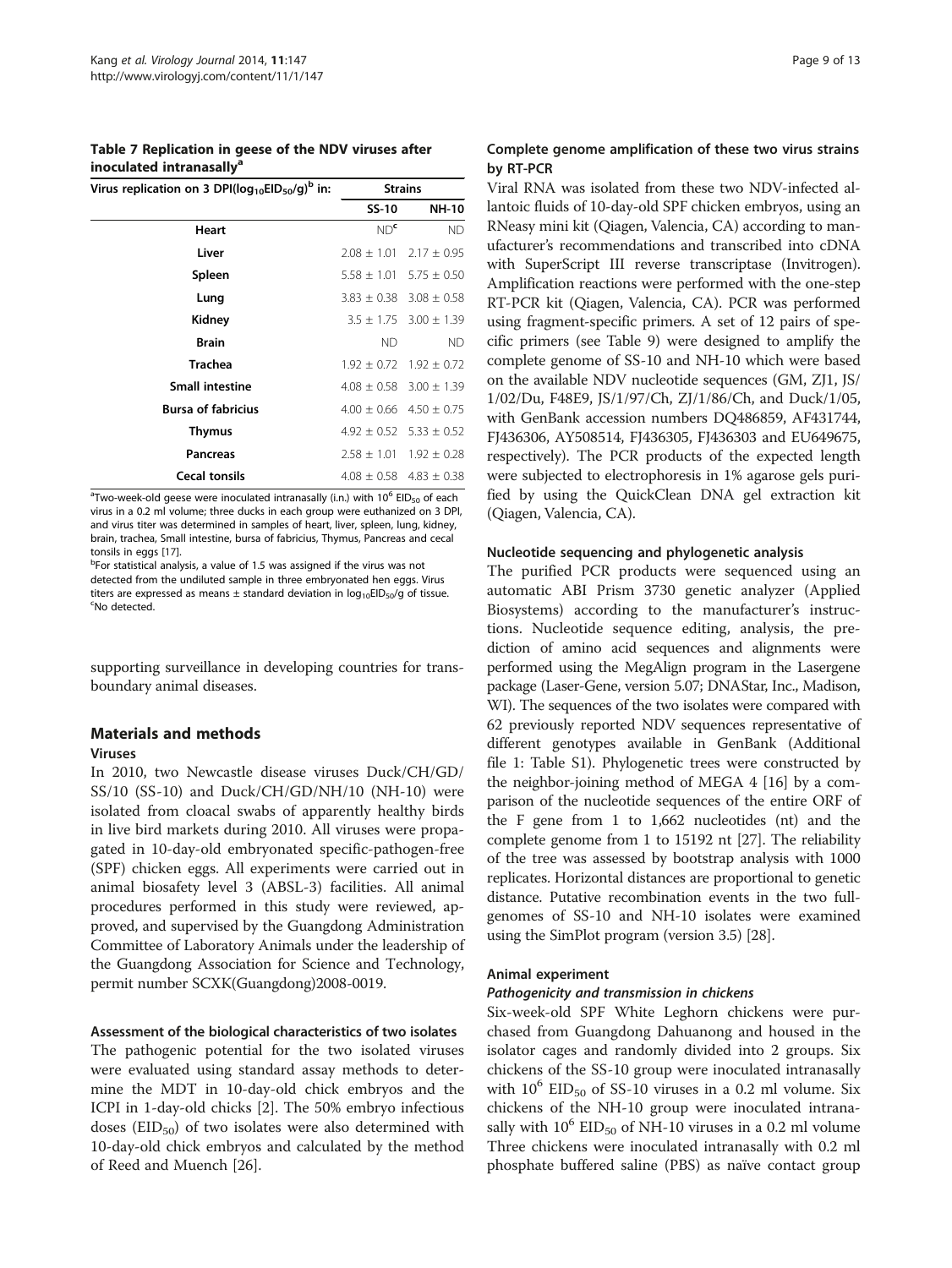<span id="page-9-0"></span>Table 8 Virus titers in cloacal and oropharyngeal swabs from geese

| <b>Strains</b> |                              | Days post-inoculation ( $log_{10}EID_{50}/0.1$ mL) $\pm$ SD <sup>a</sup> |                      |                        |                      |                        |                      |                        |                  |                        |                  |
|----------------|------------------------------|--------------------------------------------------------------------------|----------------------|------------------------|----------------------|------------------------|----------------------|------------------------|------------------|------------------------|------------------|
|                |                              | 3 Dav                                                                    |                      | 5 Dav                  |                      | 7 Dav                  |                      | 9 Dav                  |                  | 11 Dav                 |                  |
|                |                              | Oropharyngeal<br>swabs                                                   | Cloacal swabs        | Oropharyngeal<br>swabs | Cloacal swabs        | Oropharyngeal<br>swabs | Cloacal swabs        | Oropharyngeal<br>swabs | Cloacal<br>swabs | Oropharyngeal<br>swabs | Cloacal<br>swabs |
| SS-10          | <b>Infected</b> <sup>b</sup> | $2.67 \pm 0.79(5/6)$                                                     | $1.60 \pm 0.14(3/6)$ | $1.67 \pm 0.14(2/3)$   | $1.92 \pm 0.72(1/3)$ | ND <sup>d</sup> (0/3)  | $1.88 \pm 0.53(2/3)$ | ND(0/3)                | ND(0/3)          | ND(0/3)                | ND(0/3)          |
|                | Contact <sup>®</sup>         | $1.58 \pm 0.14(1/3)$                                                     | $2.08 \pm 1.01(2/3)$ | $1.58 \pm 0.14$ (1/3)  | $3.00 \pm 1.30(2/3)$ | ND(0/3)                | ND(0/3)              | ND(0/3)                | ND(0/3)          | ND(0/3)                | ND(0/3)          |
| <b>NH-10</b>   | Infected                     | $2.38 \pm 0.38(6/6)$                                                     | $2.08 \pm 0.90(2/6)$ | $2.17 \pm 1.15(1/3)$   | $1.75 \pm 0.43(1/3)$ | $1.58 \pm 0.14(1/3)$   | ND(0/3)              | ND(0/3)                | ND(0/3)          | ND(0/3)                | ND(0/3)          |
|                | Contact                      | $3.17 \pm 0.95(3/3)$                                                     | $2.00 \pm 0.66(2/3)$ | $1.58 \pm 0.14(1/3)$   | $1.75 \pm 0.43(1/3)$ | $.58 \pm 0.14(1/3)$    | $1.58 \pm 0.14(1/3)$ | ND(0/3)                | ND(0/3)          | ND(0/3)                | ND(0/3)          |

<sup>a</sup>For statistical purposes, a value of 1.5 was assigned if virus was not detected from the undiluted sample in three embryonated hen's eggs [[17](#page-11-0)].<br>PGeese inoculated with virus

**b**Geese inoculated with virus.

<sup>c</sup>Naive contact geese housed with those inoculated.<br><sup>d</sup>No detected.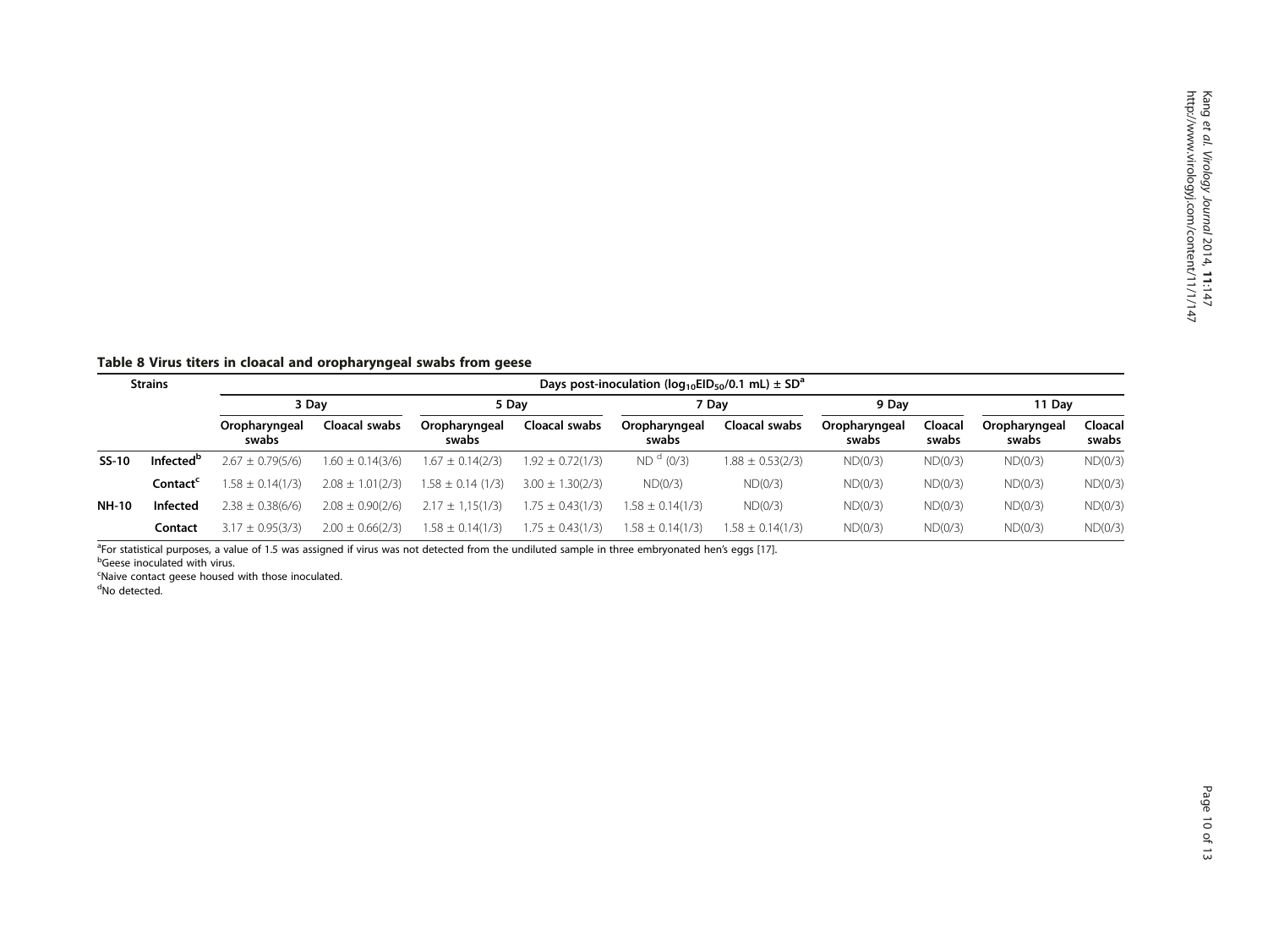<span id="page-10-0"></span>Table 9 Primers used in the study

| <b>Primers</b>  | Sequences (5'-3')               | Position    | Expected extent (bp) | Expected size (bp) |
|-----------------|---------------------------------|-------------|----------------------|--------------------|
| 1F <sup>a</sup> | ACCAAACAGAGAATCCGTGAG           | $1 - 21$    | $1 - 1$ 270          | 1 2 7 0            |
| $1R^b$          | <b>CTTTAGCTCGGCAGCCATATCCTC</b> | 1258-1270   |                      |                    |
| 2F              | <b>TGAGCACATCATTCTGGAGACTTG</b> | 1185-1207   | 1 185-2 280          | 1 0 9 6            |
| 2R              | <b>TGGACGATTTATTGCTAAGCTTG</b>  | 2259-2280   |                      |                    |
| 3F              | CTAAGCACAGCATGGGAGAAG           | 2025-2046   | 2 025-3 432          | 1 408              |
| 3R              | AAGTCAAGACGCTGGATCCT            | 3413-3432   |                      |                    |
| 4F              | CACAGGAGATGGGAAGAAGC            | 3376-3395   | 3 376-5 330          | 1955               |
| 4R              | <b>ATGAGCTGAGTTGATTGTTCC</b>    | 5310-5330   |                      |                    |
| 5F              | CAGTTGGGAAGATGCAGCAG            | 5076-5095   | 5 076-6 873          | 1798               |
| 5R              | AGAGGGATAGAATGATGTGAC           | 6853-6873   |                      |                    |
| 6F              | CCTGTTCATGACCCAGACTAC           | 6787-6807   | 6 787-8 520          | 1 7 3 4            |
| 6R              | <b>TCGAAGTCACATTCATCAGG</b>     | 8501-8520   |                      |                    |
| 7F              | GATCAGATGAGAGCCACTACAA          | 6471-6492   | 6 471-8 448          | 1978               |
| 7R              | GATAGATGTGACTCTGGTAGGAT         | 8426-8448   |                      |                    |
| 8F              | AGAGGGAACACGGGTAGGA             | 8376-8394   | 8 367-10 054         | 1688               |
| 8R              | CTTAGCAAAAATCCGCCCA             | 10036-10054 |                      |                    |
| 9F              | ATCGTACTCACTCAAAGAGA            | 10000-10019 | 10 000-11 747        | 1 7 4 8            |
| 9R              | <b>GGGCATAATCTGCTAGCGTC</b>     | 11728-11747 |                      |                    |
| 10F             | TGACGCTAGCAGATTATG              | 11727-11744 | 11 727-13 422        | 1 6 9 6            |
| <b>10R</b>      | TCCTGAGGGAACAACAAT              | 13405-13422 |                      |                    |
| 11F             | <b>TCTTTCCAATGACAACAACC</b>     | 12604-12623 | 12 604-14 589        | 1986               |
| 11R             | GACCGGATAACTGTGTCAAT            | 14570-14589 |                      |                    |
| 12F             | AAGATTCGTCCAGGGTCC              | 14033-14050 | 14 033-15 192        | 1 1 6 0            |
| 12R             | ACCAAACAGAGATTTGGTGAA           | 15172-15192 |                      |                    |

<sup>a</sup>F stands for forward primer.

<sup>b</sup>R stands for reverse primer.

housed with those inoculated with the SS-10 or NH-10 viruses, respectively. All chickens were observed for clinical symptoms for 14 days. On 3-day post-inoculated (DPI), three inoculated chickens in each group were euthanized to test the virus replication in organs, including heart, liver, spleen, lung, kidney, brain, trachea, small intestine, bursa of fabricius, thymus, pancreas and cecal tonsils. Similar actions were performed on chickens that had died. Oropharyngeal and cloacal swabs were taken from chickens at 3, 5, 7, 9 and 11 DPI, and suspended in 1 ml PBS. All of the tissues and swabs were collected and titrated for virus infectivity in SPF chick embryos. Seroconversion of the surviving birds on 14 DPI was confirmed by hemagglutinin inhibition (HI) test.

#### Pathogenicity and transmission in ducks

Eighteen two-week-old healthy Peking ducks were purchased from a duck farm in Guangzhou and housed in the isolators and randomly divided into 2 groups. Peking ducks were confirmed serologically negative for Newcastle disease by hemagglutination inhibition (HI) assays. Six of

nine ducks were inoculated intranasally with  $10^6$  EID<sub>50</sub> of each virus in a 0.2 ml volume. The other three ducks were inoculated intranasally with 0.2 ml PBS as a naive contact group housed with those inoculated with the SS-10 or NH-10 viruses, respectively. Three inoculated ducks in each group were euthanized to test the virus replication in organs on 3 DPI, including heart, liver, spleen, lung, kidney, brain, trachea, small intestine, bursa of fabricius, thymus, pancreas and cecal tonsils, and the six remaining ducks were observed for clinical symptoms (inappetence, lethargy, greenish or white watery diarrhoea, dyspnoea, tremors, morbidity and mortality) for 14 days. Swabs from the oropharynx and cloaca were collected for detection of viruses shedding at 3, 5, 7, 9 and 11 DPI. All of the tissues and swabs were collected and titrated for virus infectivity in SPF chick embryos. Seroconversion of the surviving birds on 14 DPI was confirmed by HI test.

#### Pathogenicity and transmission in geese

Two groups of two-week-old healthy domestic geese (Qingyuan geese) were purchased from a goose farm in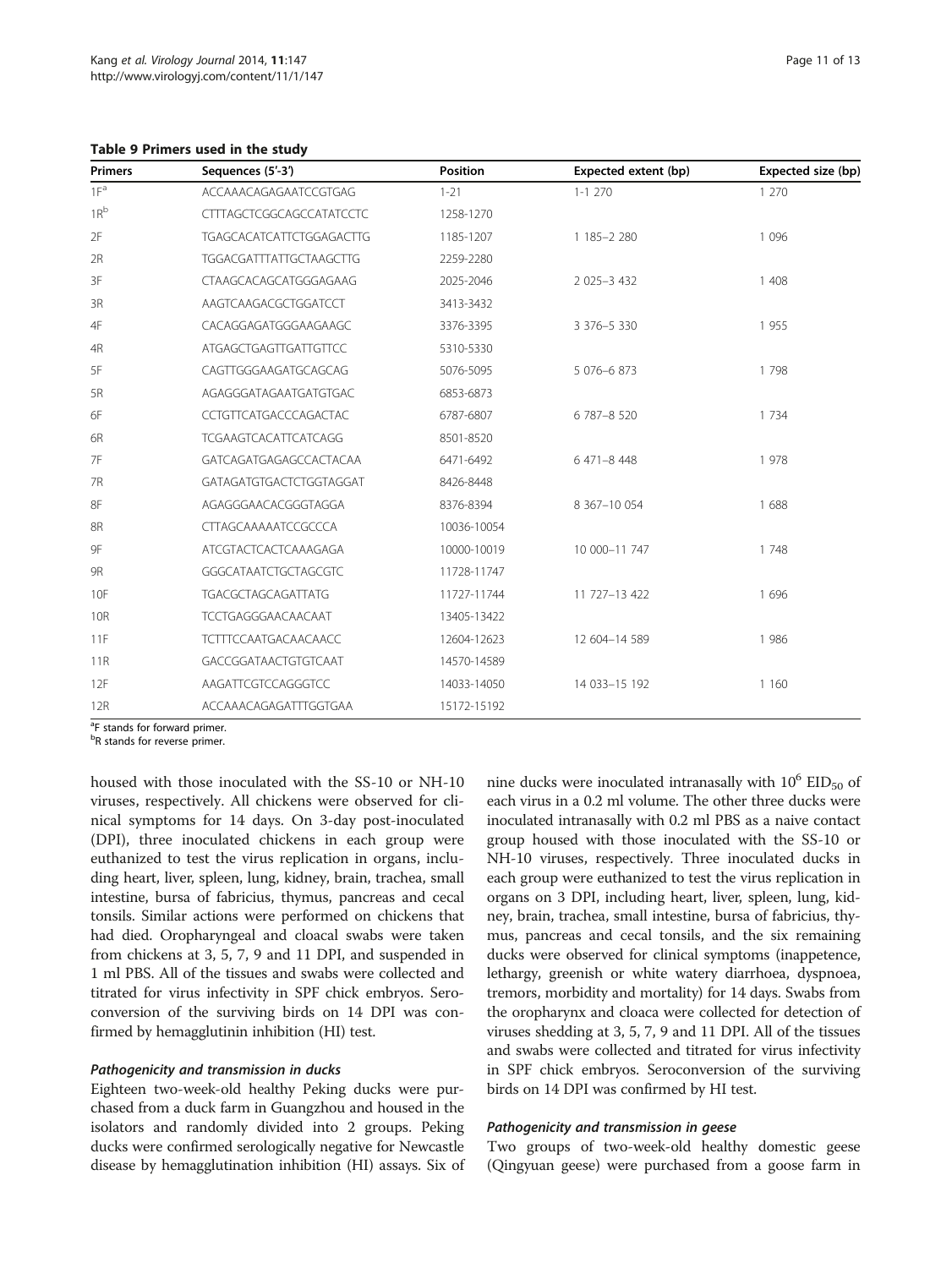<span id="page-11-0"></span>Guangzhou and housed in isolators. Geese were confirmed serologically negative for Newcastle disease by hemagglutination inhibition (HI) assays. Six geese of each group were inoculated intranasally with  $10^6$  EID<sub>50</sub> of each virus in a 0.2 ml volume. Three geese were inoculated with 0.2 ml PBS as a naive contact group housed with those inoculated with the SS-10 or NH-10 viruses, respectively. On 3 DPI, three inoculated geese in each group were euthanized to test the virus replication in organs, including heart, liver, spleen, lung, kidney, brain, trachea, small intestine, bursa of fabricius, thymus, pancreas and cecal tonsils. Oropharyngeal and cloacal swab specimens were collected at 3, 5, 7, 9 and 11 DPI. All of the tissues and swabs were collected and titrated for virus infectivity in SPF chick embryos. Seroconversion of the surviving birds on 14 DPI was confirmed by HI test.

# Additional file

[Additional file 1: Table S1.](http://www.biomedcentral.com/content/supplementary/1743-422X-11-147-S1.doc) NDV isolates and their accession numbers used in phylogenetic analysis.

#### Competing interests

The authors declare that they have no competing interests.

#### Authors' contributions

Conceived and designed the experiments:YK XL RY. Performed the experiments: YK RY MS. Analyzed the data: YK XL RY MS ZW. Contributed reagents/materials/analysis tools: ZW YL TR. Wrote the paper: YK XL RY. All authors read and approved the final manuscript.

#### Acknowledgment

This study was mainly funded by grants from the National Natural Science Foundation of China (No.31072139, No. 31372412), the Chinese Special Fund for Agro-scientific Research in the Public Interest (No.201303033), the Science and Technology Projects of Guangdong Province (No.2012A020800006), and Doctoral Fund of Ministry of Education of China (No. 20124404110016). The funders had no role in study design, data collection and analysis, decision to publish, or preparation of the manuscript.

#### Author details

<sup>1</sup>National and Regional Joint Engineering Laboratory for Medicament of Zoonosis Prevention and Control, Guangzhou, China. <sup>2</sup>Key Laboratory of Animal Vaccine Development, Ministry of Agriculture, Guangzhou, China. <sup>3</sup>Key Laboratory of Zoonosis Prevention and Control of Guangdong, Guangzhou, China. <sup>4</sup> College of Veterinary Medicine, South China Agricultural University, 483 Wushan Road, Tianhe District, Guangzhou 510642, P.R. China.

#### Received: 28 February 2014 Accepted: 8 August 2014 Published: 12 August 2014

#### References

- Swayne DE, Glisson JR, Jackwood MW, Pearson JE, Reed WM: A Laboratory Manual for the Isolation and Identification of Avian Pathogens. PA: American Association of Avian Pathologists Philadelphia; 1998.
- 2. Alexander DJ: Newcastle disease and other avian paramyxoviruses. Rev Sci Tech 2000, 19:443–462.
- 3. Truszczynsky M, Pearson J, Edwards S: Manual of Standards for Diagnostic Tests and Vaccines. Paris: Office International des Epizooties; 1992.
- 4. Kattenbelt JA, Stevens MP, Gould AR: Sequence variation in the Newcastle disease virus genome. Virus Res 2006, 116:168–184.
- 5. Panda A, Huang Z, Elankumaran S, Rockemann DD, Samal SK: Role of fusion protein cleavage site in the virulence of Newcastle disease virus. Microb Pathog 2004, 36:1–10.
- 6. Peeters BP, de Leeuw OS, Koch G, Gielkens AL: Rescue of Newcastle disease virus from cloned cDNA: evidence that cleavability of the fusion protein is a major determinant for virulence. J Virol 1999, 73:5001–5009.
- Collins M, Bashiruddin J, Alexander D: Deduced amino acid sequences at the fusion protein cleavage site of Newcastle disease viruses showing variation in antigenicity and pathogenicity. Arch Virol 1993, 128:363–370.
- 8. Toyoda T, Sakaguchi T, Imai K, Inocencio NM, Gotoh B, Hamaguchi M, Nagai Y: Structural comparison of the cleavage-activation site of the fusion glycoprotein between virulent and avirulent strains of Newcastle disease virus. Virology 1987, 158:242–247.
- 9. Glickman RL, Syddall RJ, Iorio RM, Sheehan JP, Bratt MA: Quantitative basic residue requirements in the cleavage-activation site of the fusion glycoprotein as a determinant of virulence for Newcastle disease virus. J Virol 1988, 62:354–356.
- 10. Liu XF, Wan HQ, Ni XX, Wu YT, Liu WB: Pathotypical and genotypical characterization of strains of Newcastle disease virus isolated from outbreaks in chicken and goose flocks in some regions of China during 1985–2001. Arch Virol 2003, 148:1387–1403.
- 11. Yu L, Wang Z, Jiang Y, Chang L, Kwang J: Characterization of newly emerging Newcastle disease virus isolates from the People's Republic of China and Taiwan. J Clin Microbiol 2001, 39:3512–3519.
- 12. Jinding C, Ming L, Tao R, Chaoan X: A goose-sourced paramyxovirus isolated from southern China. Avian Dis 2005, 49:170–173.
- 13. Qin ZM, Tan LT, Xu HY, Ma BC, Wang YL, Yuan XY, Liu WJ: Pathotypical characterization and molecular epidemiology of Newcastle disease virus isolates from different hosts in China from 1996 to 2005. J Clin Microbiol 2008, 46:601–611.
- 14. Liu X, Wang X, Wu S, Hu S, Peng Y, Xue F: Surveillance for avirulent Newcastle disease viruses in domestic ducks (Anas platyrhynchos and Cairina moschata) at live bird markets in Eastern China and characterization of the viruses isolated. Avian Pathol 2009, 38:377–391.
- 15. Diel DG, da Silva LH, Liu H, Wang Z, Miller PJ, Afonso CL: Genetic diversity of avian paramyxovirus type 1: proposal for a unified nomenclature and classification system of Newcastle disease virus genotypes. Infect Genet Evol 2012, 12:1770–1779.
- 16. Tamura K, Dudley J, Nei M, Kumar S: MEGA4: molecular evolutionary genetics analysis (MEGA) software version 4.0. Mol Biol Evol 2007, 24:1596–1599.
- 17. Yuan R, Cui J, Zhang S, Cao L, Liu X, Kang Y, Song Y, Gong L, Jiao P, Liao M: Pathogenicity and transmission of H5N1 avian influenza viruses in different birds. Vet Microbiol 2014, 168:50–59.
- 18. Zhang S, Wang X, Zhao C, Liu D, Hu Y, Zhao J, Zhang G: Phylogenetic and pathotypical analysis of two virulent Newcastle disease viruses isolated from domestic ducks in China. PLoS One 2011, 6:e25000.
- 19. Cho SH, Kim SJ, Kwon HJ: Genomic sequence of an antigenic variant Newcastle disease virus isolated in Korea. Virus Genes 2007, 35:293–302.
- 20. Cai S, Li J, Wong MT, Jiao P, Fan H, Liu D, Liao M, Jian J, Shi M, Lam TT, Ren T, Leung FC: Genetic characterization and evolutionary analysis of 4 Newcastle disease virus isolate full genomes from waterbirds in South China during 2003–2007. Vet Microbiol 2011, 152:46–54.
- 21. Kapczynski DR, King DJ: Protection of chickens against overt clinical disease and determination of viral shedding following vaccination with commercially available Newcastle disease virus vaccines upon challenge with highly virulent virus from the California 2002 exotic Newcastle disease outbreak. Vaccine 2005, 23:3424–3433.
- 22. Xiao S, Paldurai A, Nayak B, Samuel A, Bharoto EE, Prajitno TY, Collins PL, Samal SK: Complete genome sequences of Newcastle disease virus strains circulating in chicken populations of Indonesia. J Virol 2012, 86:5969–5970.
- 23. Perozo F, Marcano R, Afonso CL: Biological and phylogenetic characterization of a genotype VII Newcastle disease virus from Venezuela: efficacy of field vaccination. J Clin Microbiol 2012, 50:1204-1208.
- 24. Mohamed MH, Kumar S, Paldurai A, Samal SK: Sequence analysis of fusion protein gene of Newcastle disease virus isolated from outbreaks in Egypt during 2006. Virol J 2011, 8:237.
- 25. Snoeck CJ, Ducatez MF, Owoade AA, Faleke OO, Alkali BR, Tahita MC, Tarnagda Z, Ouedraogo JB, Maikano I, Mbah PO, Kremer JR, Muller CP: Newcastle disease virus in West Africa: new virulent strains identified in non-commercial farms. Arch Virol 2009, 154:47–54.